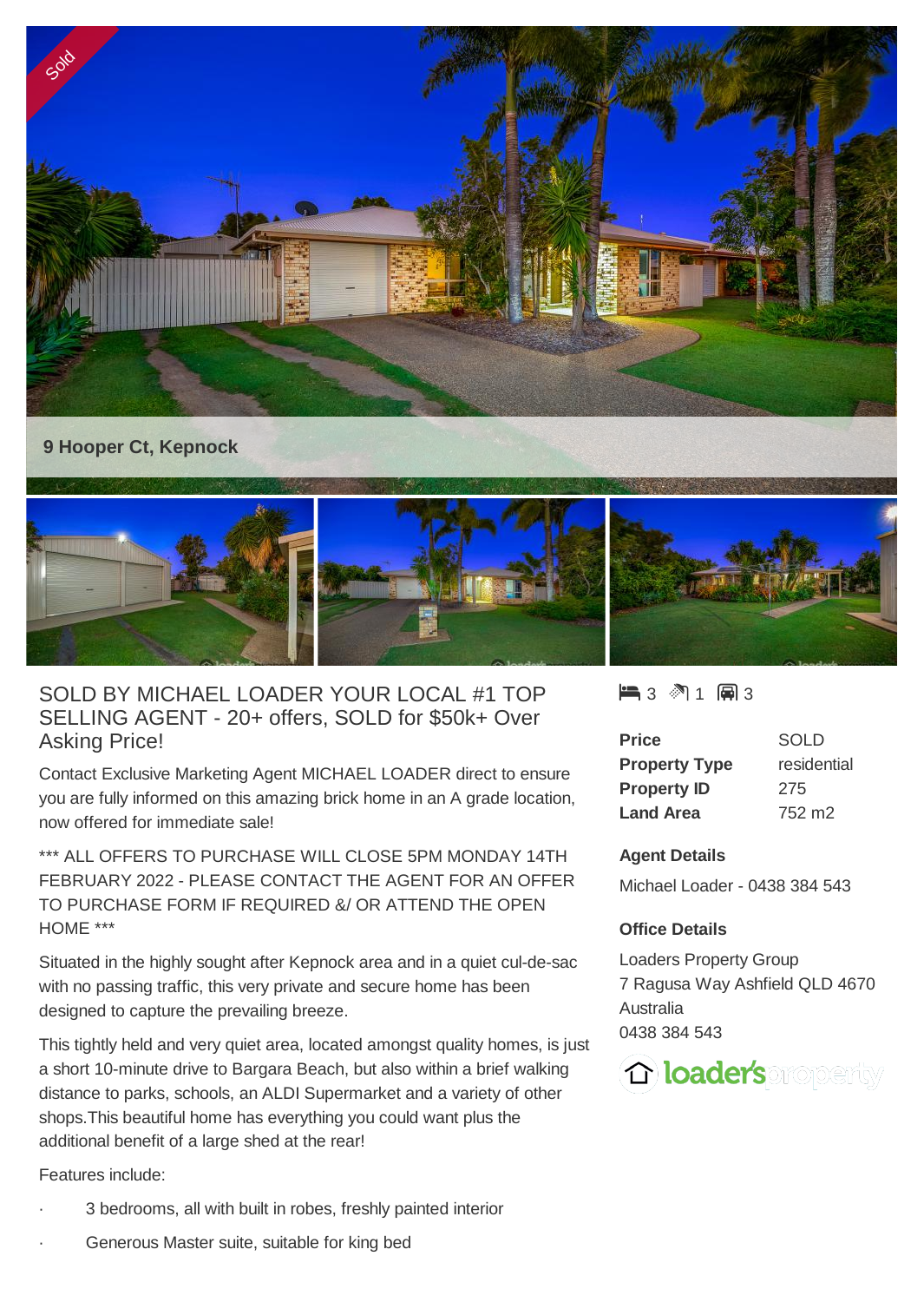- Spacious master bathroom with shower, toilet & bath + vanity
- Separate toilet off the laundry

Functional internal layout which includes large formal lounge + formal dining area

Spacious centrally located kitchen, includes a pantry with ample bench & cupboard space

Generous sized outdoor alfresco area which flows seamlessly from off the kitchen/dinning space providing a great spot to entertain. Super private, overlooking the landscaped surrounds & lovely gardens

FULL SOLAR POWER, no more \$\$\$ bills

The home features a list of great finishing's including Crimsafe security screens, mower strips to the entire home, 5 x A/C's to keep the home cool all year round

Single lock up garage attached to the home + HUGE additional 7x7m Colorbond shed at the rear

The shed is fully powered and lit with plenty of side access via double gates for the boat/van. The shed features a full length mezzanine storage level, sink & 15amp power sockets for the handy man!

Additional lawn locker + water tank to service the yard

This awesome property is set on a manicured 752m2 allotment, fully landscaped & fenced in one of Bundaberg's most sought after locations. Easy care yard with plenty of room for the kids to enjoy!

The home is ABSOLUTELY IMMACULATE inside & out with the current owners very fastidious! Just unpack and enjoy this great property in a trendy location. This property would make a cracking first home, grey nomad base, or investment property

Current rental appraisal @ \$440-\$460 per week, just sit back and let your tenants pay it off whilst you sleep, quality property in quality location!

· Built by a quality local builder, absolute immaculate order, a true credit to the current owners!

GREY NOMADS, BUSY PROFESSIONALS OR FIRST HOME BUYERS WANTING A GREAT VALUE PROPERTY, THIS ONE IS FOR YOU!

SELLING NOW....WAY TOO MANY FEATURES TO NAME, IT'S BEST YOU COME SEE FOR YOURSELF! (be quick the last 4 I have had in the area have lasted only days)

IF YOU HAVE BEEN SEARCHING FOR A GREAT VALUE HOME IN A TOP LOCATION WHICH TICKS ALL THE BOXES WITH A RIPPING SHED, THIS IS IT. PRICED TO SELL WITH MOTIVATED SELLERS READY TO SELL TODAY!

\*\*\*FOR FURTHER INFORMATION, OPEN TIMES & ADDITIONAL PHOTOS VISIT www.loadersproperty.com.au\*\*\*

CONTACT EXCLUSIVE MARKETING AGENT MICHAEL LOADER TODAY TO ARRANGE YOUR INSPECTION OR TO SUBMIT YOUR